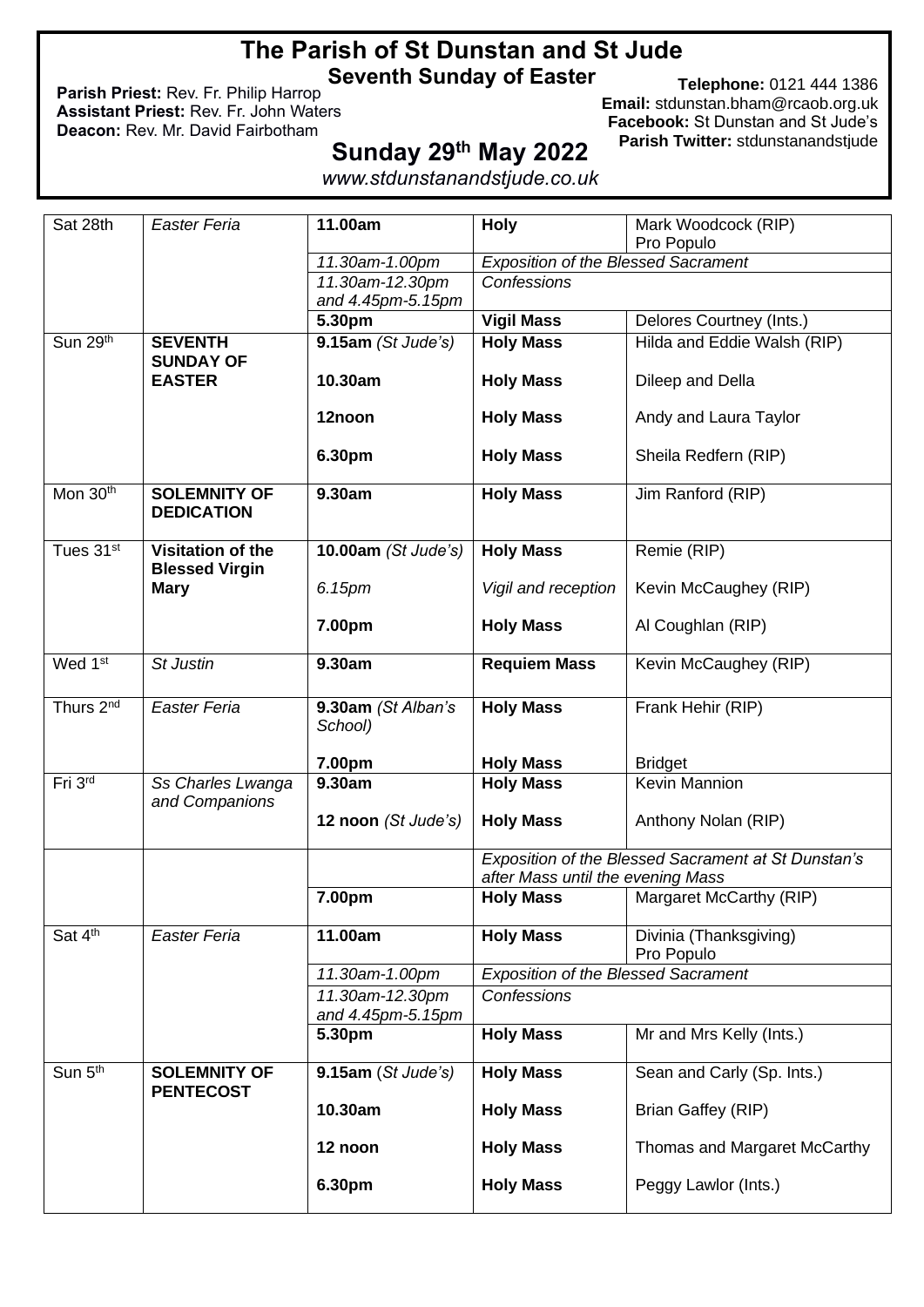

**Welcome to Fr Michael Dolman,** [Rector of St Mary's](http://oscott.net/)  [College, Oscott,](http://oscott.net/) who will be celebrating the 10.30am Mass today.

**Welcome to Mass!** We begin the month of June this week and, traditionally, June is dedicated to the Sacred Heart. The Church celebrates the Solemnity of the Sacred Heart of Jesus on the third Friday after Pentecost. In addition to the liturgical celebration, many devotional exercises are connected with the Sacred Heart of Jesus. Of all devotions, devotion to the Sacred Heart was, and remains, one of the most widespread and popular in the Church.

Also, this week is the Queen's Platinum Jubilee. Next weekend at all Masses, we will pray for Elizabeth, our Queen; that she may continue to know the steadfast love of God and serve her people faithfully. In celebration, we are having a Jubilee party next Sunday, if you would like to join us, please get your tickets today. There are further details on the poster on the next page.

**The Sunday Mass Obligation returns next Sunday.**  For most of you reading this observance of Sunday Mass has been a part of the pattern of your lives for quite some time. As you know, during the dark days of the pandemic, the obligation for all Catholics to hear Mass on Sunday was lifted as it was deemed unsafe to gather. Thankfully the country has been returning to normality over the last few months, and so the bishops have decided that this is a good moment to encourage everyone, who is able, to come back to Mass. For many people the livestreaming of Mass was a much appreciated gift. A number of parishes will continue to offer this for those who are sick or vulnerable (or those caring for the seriously ill) for whom, as before, there is no Sunday obligation to come to Mass. But for the able-bodied, livestream Mass will not fulfil the Catholic obligation to gather at the Altar on Sunday, the day of the Lord's resurrection. If you can spread the word around  $-$  it might give a necessary nudge to a number of people who have been absent from Mass for some time and encourage a return to the full practice of the faith. You will be able to read the bishop's document on the website.

**Sunday Singing Group** meet approximately half an hour before both Sunday morning Masses at St Dunstan's to practise the hymns for the day. It would be wonderful to have some extra faces (and voices) to join us at either Mass.

**Help for Ukrainian Refugees:** Father Hudson's Care is working with the Archdiocese of Birmingham and Ukrainian communities to provide support for people forced to leave Ukraine because of the war. Many people want to help Ukrainian refugees by offering accommodation in their homes. The Archdiocese has asked Father Hudson's Care to work with Catholic Ukrainian communities to co-ordinate such offers of help, working alongside matching agencies, local councils and CSAN. If you wish to offer accommodation, please contact Father Hudson's on 01675 434000 between the hours of  $8:30 - 5:00$ pm Monday to Thursday, and  $8:30 - 5:00$ 4:30pm on Friday.

**Gift Aid Envelopes:** There are still a number of Gift Aid and planned giving boxes to be collected. If you haven't collected yours, please would you collect them this weekend from either church or let us know you no longer want/need the envelopes. For those who give by direct debit, you can still take your box as it has envelopes for the second collections held throughout the year.

**Church opening.** Church will open this week at 8.30am Monday to Thursday and will remain open until 12.30pm for those who wish to come and say a prayer before the Blessed Sacrament or light a candle. On Fridays, church will be open for adoration of the Blessed Sacrament from 8.30am throughout the day until evening Mass. Hopefully the church will be used enough to prevent misuse! The toilets won't be open during these times.

**WINDOW the parish magazine:** the summer issue is now being assembled. The deadline for items is Sunday  $19<sup>th</sup>$  June. We are looking for items about the Jubilee celebrations, what Kings Heath was like in 1952, and how people are helping Ukrainian families as well as other articles, jokes and pictures. Send to [robertwilcher@btinternet.com](mailto:robertwilcher@btinternet.com) or 179 Alcester Road South, B14 6DD, or drop into the presbytery marked WINDOW.

**Mass for the Sick.** Many thanks from the SVP to everyone who contributed to the Mass for the Sick and to the buffet, last Saturday. It was a lovely occasion, made even better because it's been so long since we've been able to do anything like it due to COVID and lockdown. So, thanks to our priests and deacon, altar servers and musicians, sandwich makers, tea and coffee pourers, cake and savoury providers, clearer-uppers and a special thanks to the team of terrific "Mini-Vinnies" from our schools who did such a great job of serving our guests.

**We pray for those who have died recently:** Charlotte (Shirley) Gorman, Kitty Goldberg, Thomas Moreland, William Edward Behan, Margaret Patricia Taylor (Requiem Mass  $13<sup>th</sup>$  June, 11am), Mary McGuiness, Jean Mullins, and Kevin McCaughey.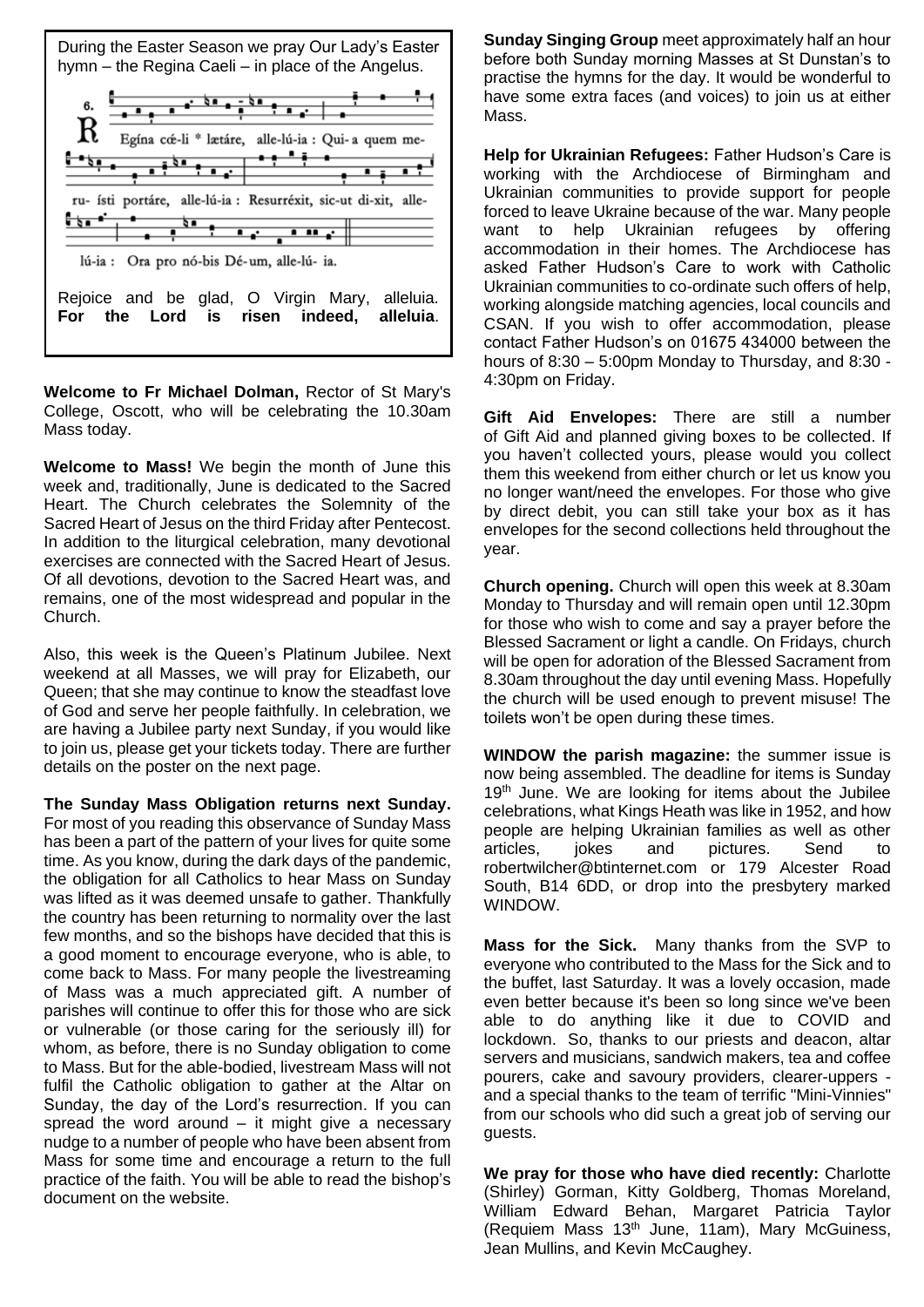

## **GUIDANCE FOR HOLY COMMUNION**

There have been occasions where people have walked away with the sacred host without consuming it.

**It is very important** for the respect we ought to give to the most Holy Sacrament, that:

- 1. You remove your face covering from your mouth immediately before receiving communion so that you can receive.
- 2. If you do receive the Holy Eucharist in the hand, consume the host immediately before stepping away from the priest.
- 3. It is also respectful to leave a reasonable space before the person in front of you. There's no rush, and we won't run out of the Blessed Sacrament.

| <b>COLLECTIONS:</b>                                                                                            |  |  |  |  |
|----------------------------------------------------------------------------------------------------------------|--|--|--|--|
| <b>St Dunstan's</b>                                                                                            |  |  |  |  |
| <b>Gift Aid</b><br>£468.90                                                                                     |  |  |  |  |
| <b>Non-Gift Aid</b><br>£763.49                                                                                 |  |  |  |  |
| St Jude's                                                                                                      |  |  |  |  |
| <b>Gift Aid</b><br>£ 149.30                                                                                    |  |  |  |  |
| <b>Non-Gift Aid</b><br>£ 157.30                                                                                |  |  |  |  |
| There will be a retiring collection this<br>weekend<br><b>Catholic</b><br>the<br>for<br><b>Communications.</b> |  |  |  |  |
|                                                                                                                |  |  |  |  |

**Donations of Cakes** of any kind needed for a cake sale at the Queen's Platinum party. Please bring your donations to St Dunstan's Church either on Saturday 4<sup>th</sup> June or on the morning of Sunday 5<sup>th</sup> June. Many thanks.

**The next Baptism Preparation Meeting** is on Tuesday 7 th June at 7.45pm in St Dunstan's Church. If you would like to come to this meeting, please contact the Parish office and leave your name and phone number.

**Prayer Group** in the Conference Room every Sunday at 7.30pm. All welcome.

**Lectio Divina** in the Conference Room after Mass every Monday when we reflect on the following Sunday's Gospel and how it inspires and informs everyday life with its joys and challenges.

**Little Lambs:** A chance for a coffee and chat with other parents, grandparents and carers whilst the children play in a COVID safe environment. Come and join us in the Conference Room from 10.15am to 12.15pm this Friday.

**Cheese and Wine Evening hosted by the Knights of St Columba** on the 24<sup>th</sup> June at 7.30pm in the Conference Room. Tickets are £5. If you would like to go, please contact Sean O'Keeffe on 01384 596 430 or seanpokeeffe2@gmail.com.

**Two's Company Befriending** is part of a national charity called Living Lives UK which addresses loneliness and social isolation. Weekly contact can help unsupported people start again, regain confidence and find connection in their local community. If you are interested in getting involved, please contact Anne Palmer on 0800 999 1928 or email [anne.palmer@newlifebaptistchurch.org.uk.](mailto:anne.palmer@newlifebaptistchurch.org.uk)

**Vacancy for a Sixth Form Mentor and Learning Hub Assistant for September 2022 at St Paul's School for Girls:** Monday - Thursday 10am – 6pm, Fri 10am – 5pm. £21,695 term time only. Suitable for a graduate to help encourage the academic progress of Sixth Form students and those girls choosing to study in the Learning Hub after school. For further details, see our website, www.stpaulgl.bham.sch.uk. Application deadline is Friday 7<sup>th</sup> June at noon.